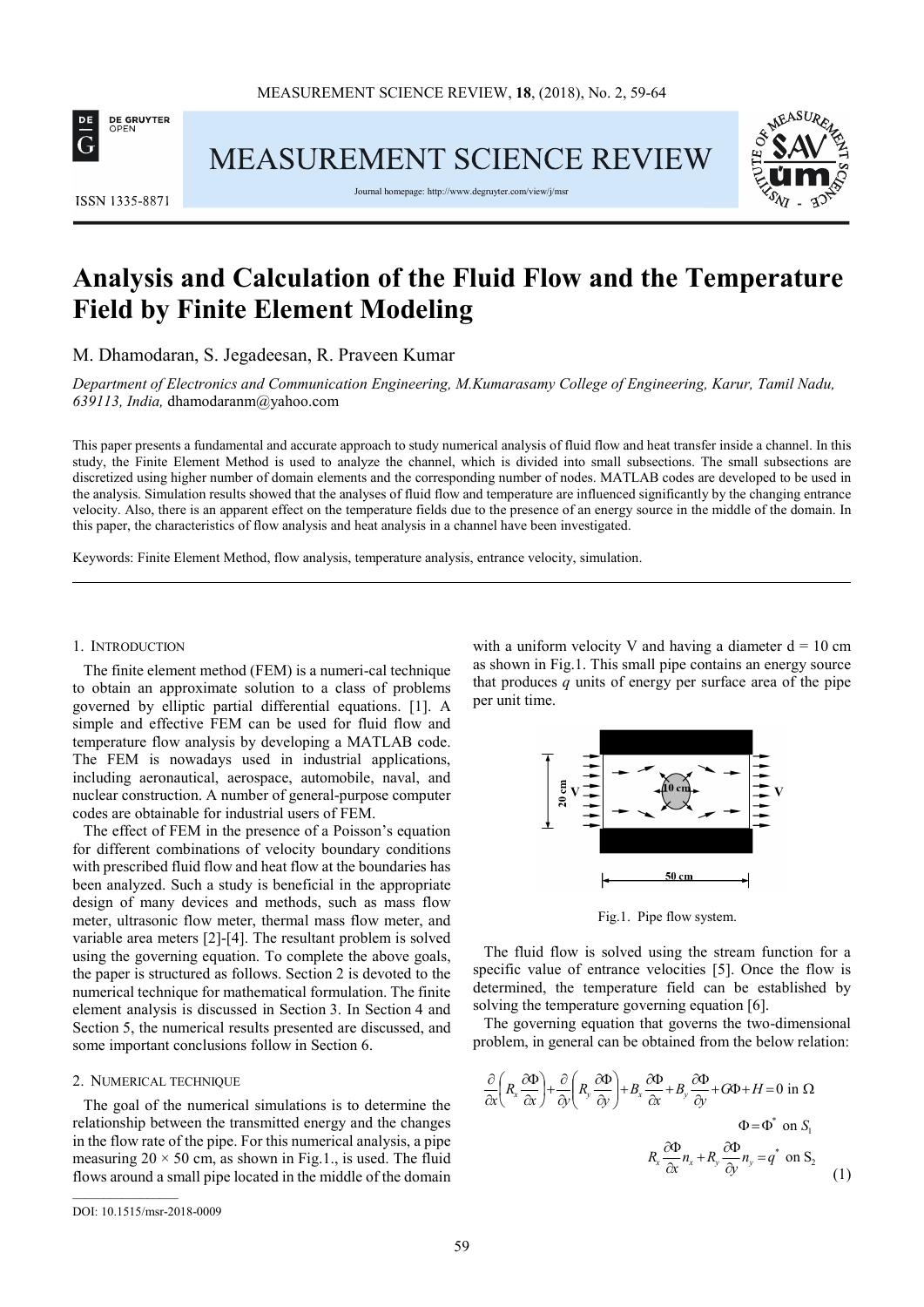The coefficients  $R_x$ ,  $R_y$ ,  $B_x$ ,  $B_y$ ,  $G$ , and H are given as functions of x and y. The two-dimensional domain is denoted by Ω. *S* is the boundary of the domain, and *S1* and *S2* are parts of that boundary.  $n_x$  and  $n_y$  represent the outward normal unit vectors on the boundary [7]-[11].

Poisson's equation originates from the general governing partial differential equation, and it is adequate to describe a large number of applied problems including the flow of ideal fluids problems. The two governing equations for the flow of ideal fluids are shown below:

$$
\frac{\partial u_x}{\partial y} - \frac{\partial u_y}{\partial x} = 0
$$
\n(2)

$$
\frac{\partial u_x}{\partial x} + \frac{\partial u_y}{\partial y} = 0
$$
\n(3)

If we define Ψ such that it identically satisfies the condition for incompressible flow, then we have

$$
u_x = +\frac{\partial}{\partial y} \Psi \tag{4}
$$

$$
u_y = -\frac{\partial}{\partial x} \Psi \tag{5}
$$

By substituting equations  $(4)$  and  $(5)$  into the equation  $(2)$ , the stream function of the fluid flow can be written as follows:

$$
\frac{\partial^2 \Psi}{\partial x^2} + \frac{\partial^2 \Psi}{\partial y^2} = 0
$$
\n(6)

For steady state two-dimensional convection through a constant-property homogenous fluid, the energy equation is given by [7]

$$
\frac{\partial}{\partial x}\left(\rho C_{p}u_{x}\varphi - k\frac{\partial\varphi}{\partial x}\right) + \frac{\partial}{\partial y}\left(\rho C_{p}u_{y}\varphi - k\frac{\partial\varphi}{\partial y}\right) = 0\tag{7}
$$

The above equation can also be rewritten as follows:

$$
\frac{\partial}{\partial x}\left(k\frac{\partial\varphi}{\partial x}\right) + \frac{\partial}{\partial y}\left(k\frac{\partial\varphi}{\partial y}\right) - \rho C_p u_x \frac{\partial\varphi}{\partial x} - \rho C_p u_y \frac{\partial\varphi}{\partial y} = 0
$$
\n(8)

Here,  $\varphi$  is the temperature, *k* is the thermal conductivity of the fluid, and  $pC_P$  is the heat capacity of the fluid. u<sub>x</sub> and u<sub>y</sub> denote the velocity components in x and y directions, respectively. Since the time-dependency is beyond the scope of this paper, the thermal conductivity of the fluid will be assumed to be time-independent and take a constant value  $k = 1.0$ . Also, the heat capacity  $pC_P$  is assumed to be equal to 1.0.

In this paper, a two-dimensional steady flow problem is solved using the finite element technique. The flow field of that fluid then resolves the partial differential equations of temperature flow. For both fluid flow and temperature field, boundary conditions are applied. The domain of the problem is discretized to a large number of elements to promise the exactness of the solution. Both the fluid flow and temperature field have been reviewed for various values of entrance velocity.

#### 3. FINITE ELEMENT ANALYSIS

The finite element analysis obtains the temperatures, stresses, flows, or other desired unknown parameters in the FEM by minimizing the energy functional. The energy functional consists of all the energies associated with the particular FEM. Based on the law of conservation of energy, the finite element energy functional must equal to zero. For the numerical simulation of a pipe, MATLAB code using a mesh generator is developed [12]-[14].

A scheme of a main, typical module with discretization is shown in Fig.2. The finite element technique involves dividing the analysis region into several sub-regions. These small regions are the elements, which are linked with adjacent elements at their nodes. Mesh generation is a process of generating the geometric data of the elements and their nodes, and involves computing the coordinate nodes, defining their connectivity, and thus, constructing the elements. Here, mesh designates aggregates of elements, nodes and lines representing their connectivity. Capability and convenience of modeling the analysis domain are dominated by the mesh generation procedure. The geometric characteristics of generated elements affect the overall performance and accuracy of the finite element analysis. Therefore, mesh generation is one of the most important procedures in FEM.

The input data for the mesh generator include the number of generation loops and some geometric coordinates of specific points on each side of each loop. Thus, the total used number of elements is discretized into domain element to maintain the continuity of the degrees of freedom along the edges of the elements. It should be noted, as shown in Fig.3., that the sizes of the elements decrease on getting closer to the small pipe in the middle so as to ensure the accuracy of the solution in this area of concentrated stresses. The mesh discretization is provided in both the flow and temperature analyses.

A problem encountered with the two-dimensional problem analyses is how to number the nodes such that it minimizes the storage needed in the stiffness matrix. The bandwidth of the stiffness matrix depends on the way the nodes have been numbered. Also, the difference between a good numbering scheme and a poor numbering scheme can result in a very large difference in bandwidth requirements. Since finite element equations are related to each other only through common elements, the reduction of the bandwidth needs nodes that are connected by common elements that are as close in numerical value as possible.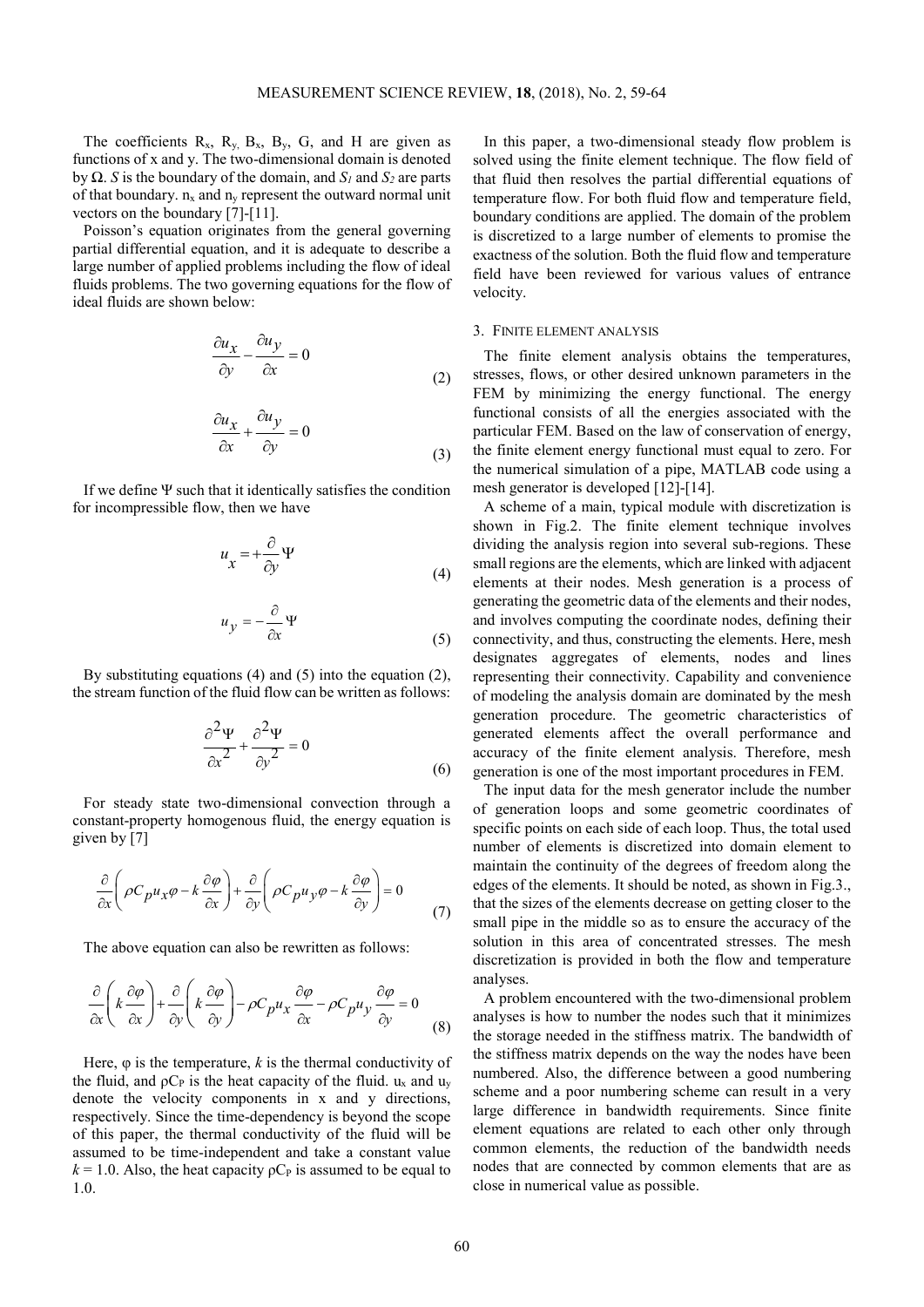

Fig.2. FEM flowchart.



Fig.3. Mesh discretization.

The line connecting these nodes is referred to as the first wave of nodes, as shown in Fig.4. The second wave consists of all nodes that link to nodes in the first wave through common elements. The nodes in the second wave are then given the next consecutive numbers in the new order. This process continues until all nodes have been given new numbers. Finally, all elements should have node numbers that differ by no more than the number of nodes in the lengthy two consecutive waves, and even less. The output contains the new numbering scheme that will be used in the finite element analysis.



Fig.4. Wave of nodes.

## 4. FLOW ANALYSIS

Both fluid flow and temperature field can be described by the general equation that governs the two-dimensional problems. However, the coefficients of the governing equation (1) differ from the fluid flow to the temperature field such that they satisfy the governing equations given in equations (6) and (8) for fluid flow and temperature flow, respectively.

Since the flow analysis is characterized by the Poisson's expression; it is recalled here for convenience.

$$
\frac{\partial^2 \Psi}{\partial x^2} + \frac{\partial^2 \Psi}{\partial y^2} = 0
$$
\n(9)

The boundary conditions for the fluid flow analysis are illustrated in Fig.5. The x-component of the velocity at the entrance and the exit is constant.  $u_x$  is constant specific value for the velocity and *y* is the y-coordinate of the nodes in that boundary. Since the flow is non-viscous and incompressible, the x-component of the velocity remains constant at the upper and lower boundaries. Thus, the boundary conditions of fluid flow at upper and lower boundaries can be given by the following relations:

$$
\Psi = u_{\mathcal{X}}(10) \tag{10}
$$

$$
\Psi = u_{\chi}(-10) \tag{11}
$$

The values 10 and –10 are the y-coordinates of the nodes on upper and lower boundaries, respectively. The y-component of the velocity, i.e., uy is constant and equal to zero. Also, it is maintained the non-viscosity and incompressibility of the fluid. Once the boundary conditions and the coefficients are defined, the analysis of the fluid flow is determined. Results are attained for altered values of the velocity  $u_x = 0.0, 0.40$ , 0.80, and 1.0.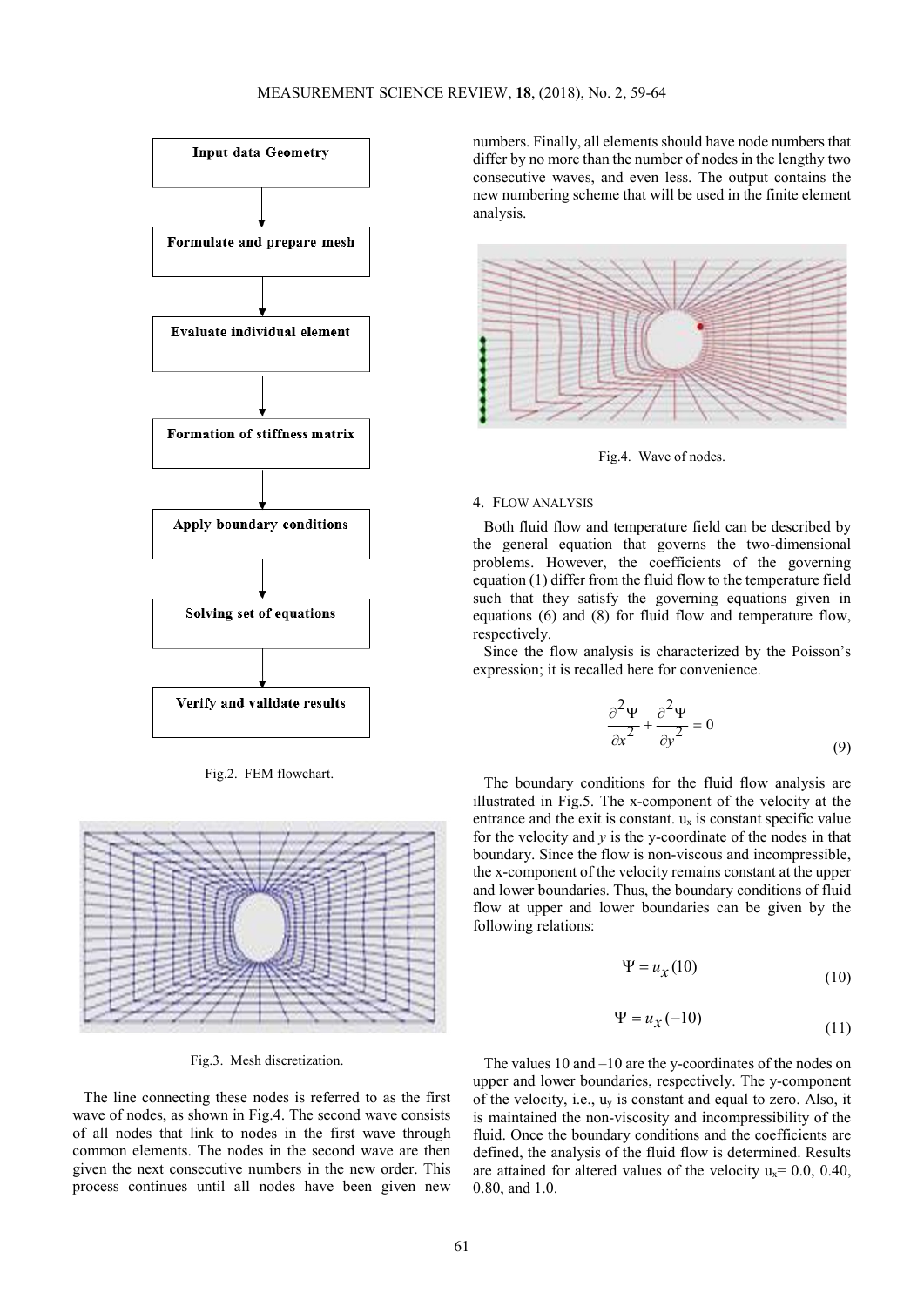

Fig.5. Boundary conditions of the fluid flow.

Fig.6. shows the fluid flow of the different specified values of the entrance velocity. As illustrated in the results, the flow field is the same for all values of the velocities; however, the absolute value of the flow increases with increasing entrance velocity. Also, it is noticed that when the velocity  $u_x = 0.0$ , the flow field is static and the stream function is constant all over the domain.

The temperature flow is characterized by the energy equation given by equation (8). Here, the coefficients of the general governing equation (1),  $R_x$ ,  $R_y$ ,  $B_x$ ,  $B_y$ ,  $G$ , and H, take the following values;  $R_x = k$ ,  $R_y = k$ ,  $B_x = -\rho C_P u_x$ ,  $B_y = -\rho C_P u_y$  $pC_{\text{PU}_y}$ ,  $G = 0.0$ , and  $H = 0.0$ . The thermal conductivity *k* and the heat capacity of the fluid  $pC<sub>P</sub>$  are assumed to have unit values. The coefficients  $B_x$  and  $B_y$  are functions of velocity components  $u_x$  and  $u_y$ , respectively. The velocity components  $u_x$  and  $u_y$  are given by using equations (4) and (5) as derivatives of the fluid flow with respect to x and y, respectively.



Fig.6. Fluid flow for different values of entrance velocity.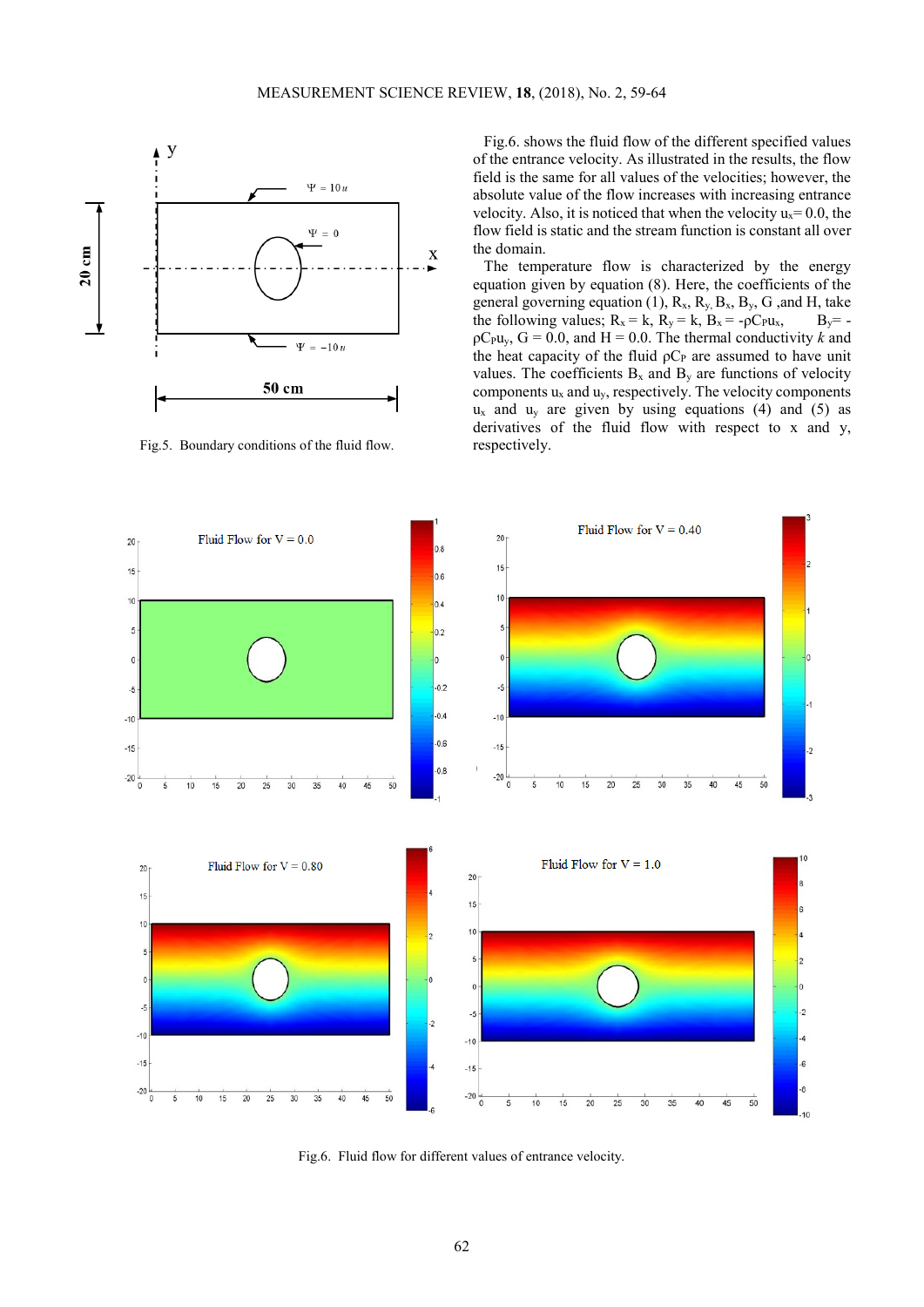#### 5. TEMPERATURE ANALYSIS

The boundary conditions for the temperature field analysis are illustrated in Fig.7. The small pipe in the middle is assumed to produce *q* units of energy per surface area of the pipe per unit time. The energy q is considered equal to unity at the small pipe and equal to zero at exit, lower boundary and upper boundary. The temperature flow  $\varphi$  is considered equal to zero at the entrance. Once the boundary conditions and the coefficients are defined, the analysis of the temperature field is ascertained.



Fig.7. Boundary conditions of the temperature field.

Results are attained for altered values of the velocity,  $u_x =$ 0.0, 0.40, 0.80, and 1.0. Fig.8. shows the flow field of the temperature at different specified values of the entrance velocity. It is noticed from the results that there is a steep decrease in the temperature field with increasing entrance velocity. This coincides with the fact that the heat transferred by convection is greater than heat transferred by conduction. Also, Fig.8. illustrates that the rate of heat transferred through the domain is increasing with increasing velocity, which results in a decrease in temperature near the heat source in the middle of the domain.

In the present study, the flow is considered to be twodimensional with no difference in the span-wise direction. A partial differential equation is used to represent the flow domain. A series of numerical calculations have been conducted, and the results are presented in order to show the effects of fluid flow and temperature field on temperature distribution in the pipe channel. It should be noted that since the pipe size in the flow direction is relatively coarse, the local heat transfer is not as accurate or detailed as is the case of the x and y directions. However, the resolution is sufficient to aid in the design of pipe for industrial applications and also to provide information and insight into the fluid flow characteristics in the flow direction. In reality, since it is difficult to achieve an adiabatic boundary at the inlet and outlet of the pipe as assumed in the numerical model, a significant portion of the heat loss is transferred to the ambient environment, especially for low fluid flow conditions. Thus, when evaluating the heat transfer in pipe with low fluid flow rates, particular attention should be paid to the effects of this heat loss.



Fig.8. Temperature field for different values of entrance velocity.